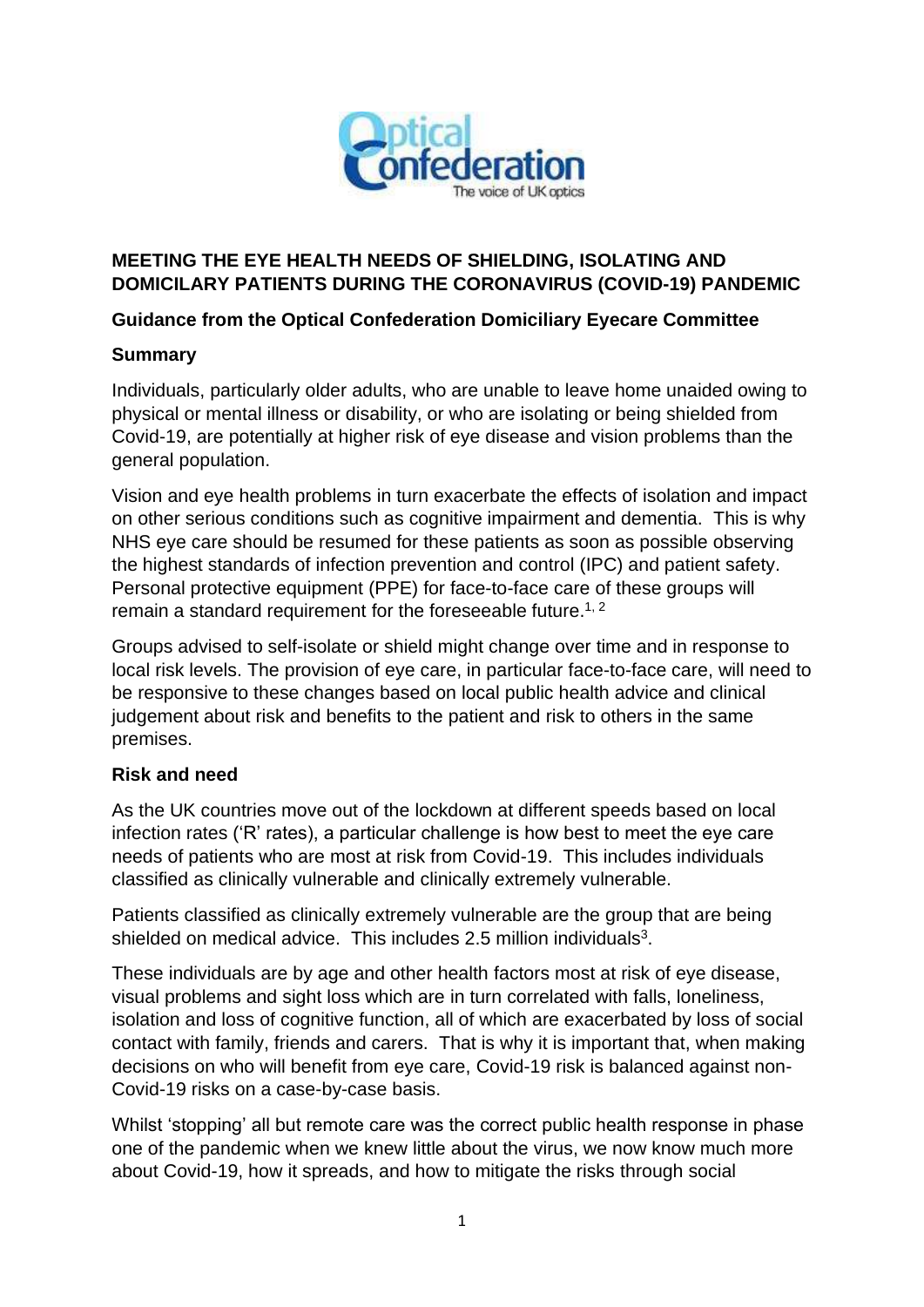distancing, rigorous infection controls and PPE. We also know that the virus will be around for some time and possibly for the whole lifetime of some vulnerable patients.

This means that the balance of risk has now shifted towards meeting each individual's eye care needs based on the principles of informed consent and respecting protected characteristics of each patient. The goal is now to preserve sight and independence and ensure no-one is denied the care they need when this can be provided safely.

The Optical Confederation Domiciliary Eyecare Committee considers that eye care for these priority groups should resume as soon as possible in line with [General](https://www.optical.org/en/news_publications/Publications/joint-statement-and-guidance-on-coronavirus-covid19/index.cfm)  [Optical Council](https://www.optical.org/en/news_publications/Publications/joint-statement-and-guidance-on-coronavirus-covid19/index.cfm) (GOC), [College of Optometrists](https://www.college-optometrists.org/the-college/media-hub/news-listing/coronavirus-2019-advice-for-optometrists.html) (CoO), [Association of British](https://www.abdo.org.uk/coronavirus/)  [Dispensing Opticians](https://www.abdo.org.uk/coronavirus/) (ABDO) guidance and sets out the following recommendations for eye care providers, practitioners, patients, care homes, NHS commissioners and health authorities as the UK countries and local areas move out of lockdown and through the health system recovery phases of the pandemic**.**

# **Principles**

Eye care for vulnerable patients should always

- be clinically necessary
- be consistent with the Equality Act 2010 not making decisions on who can access care based solely on disability, age or another protected characteristic
- respond to a need identified by the patient, a carer or a clinician or social worker appropriately registered with a health or care regulator
- be remote wherever possible
- observe social distancing
- be based on a risk assessment for each individual patient and any other people who may be at risk of infection
- comply fully with GOC standards and up-to-date advice from the CoO and ABDO especially in respect of rigorous infection control and the wearing and disposal of PPE
- consist only of clinically necessary tests to minimise examination time
- be planned with the patient or their care co-ordinator (especially for shielded patients) at the safest possible time for them
- be based on liaison with the local ophthalmology department where appropriate so that care can be completed in a single visit
- be clearly noted and the information shared, with permission, with care coordinators, GPs and other authorised persons and care givers.

**Providers** should comply with the above principles and

- ensure staff check and comply with official self-isolation advice on a daily basis before leaving work and before visiting any patient in line with local public health and NHS advice
- ensure all staff visiting patients have equipment for rigorous infection control and use of PPE and been trained in its use, have clean uniforms daily, have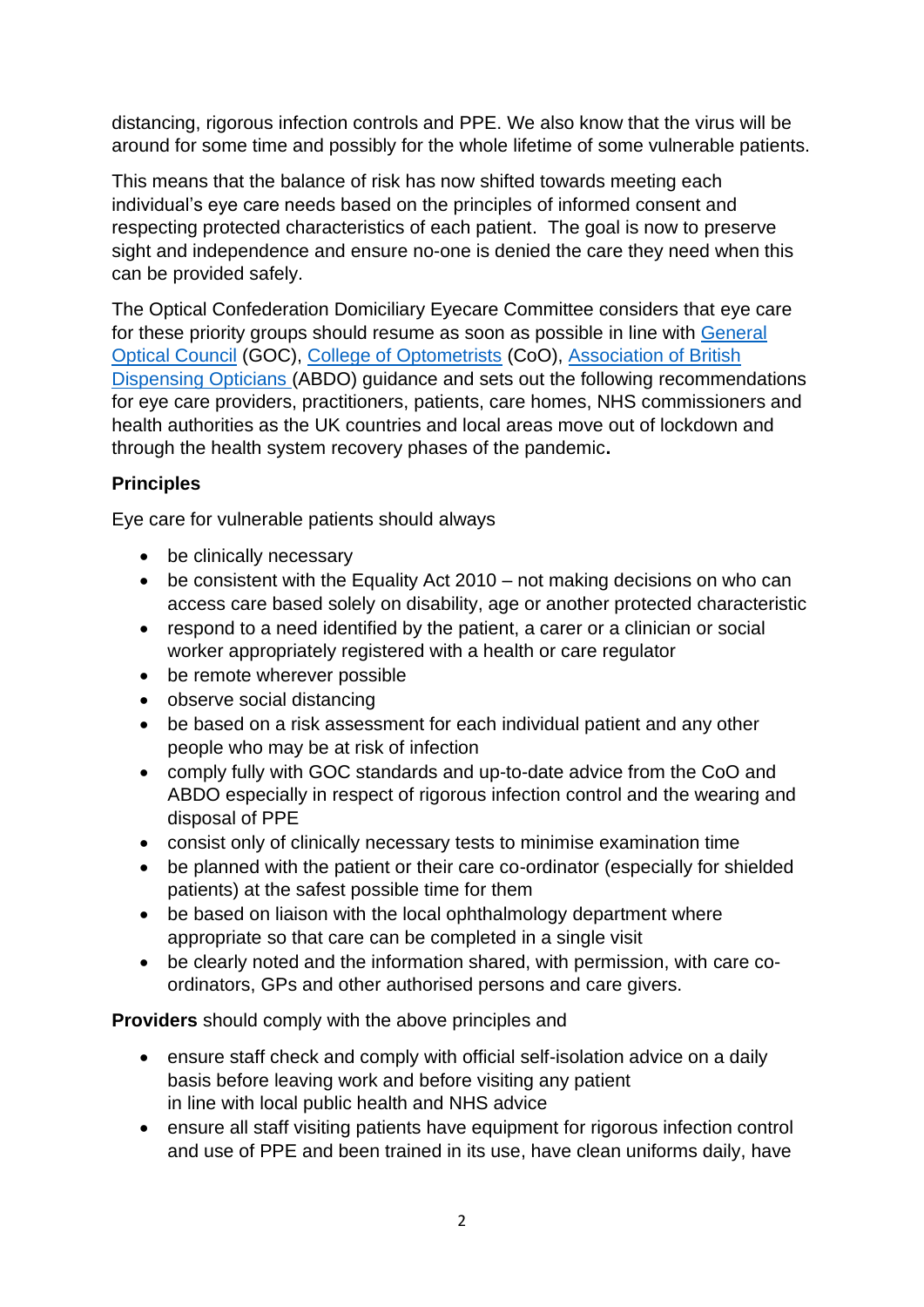bare forearms and clean and disinfect equipment and other electronic devices as appropriate at each use

- provide additional training for all staff so that they know how perform a risk assessment of each location they visit – e.g. how to enter and exit the location with minimal contact with fixtures or other people, discontinue a visit if they have concerns about a patient's, present third party's, or their own health and seek appropriate advice
- limit to one person per vehicle and send only one person on a visit
- collaborate with individuals and care homes to minimise visits.

### **Professionals** should follow the above and

- never leave base without sufficient hand sanitiser and other infection control supplies
- ensure there is sufficient PPE and it is packed correctly
- check in advance the safest and 'least contact' entrance and exit routes, parking places etc (NB some care home may have 'cold' and 'hot' entrances or there may be entrances which are nearer to a particular patient's room including garden doors, fire doors etc)
- reassure patients (who may be less used to strangers than usual) about how their eyes are being checked and using hand hygiene and PPE to keep them safe
- maintain social distancing and avoid all unnecessary contact with staff and other residents.

### **Patients<sup>4</sup> ,** and carers where applicable, should

- continue to look after eye health, and clean and wear spectacles as advised
- contact their optical professional if there are any concerns about vision or eye health
- contact the optical professional if their glasses are broken, scratched or lost, or are not sure which pair to use
- contact their optical professional (or other eye health professional as directed) **urgently** if they have sudden
	- o loss of vision
	- o blurred vision
	- o ocular pain with or without discharge
	- o light sensitivity
	- $\circ$  double vision
	- $\circ$  flashes of light in your vision
	- o disturbances in your vision
	- o new floaters in your vision
- contact their optical professional or local hospital's A&E department **immediately** if they have sudden loss of vision or double vision
- expect to discuss their symptoms over the phone or video-link in the first instance in case the optical professional can advise or treat them remotely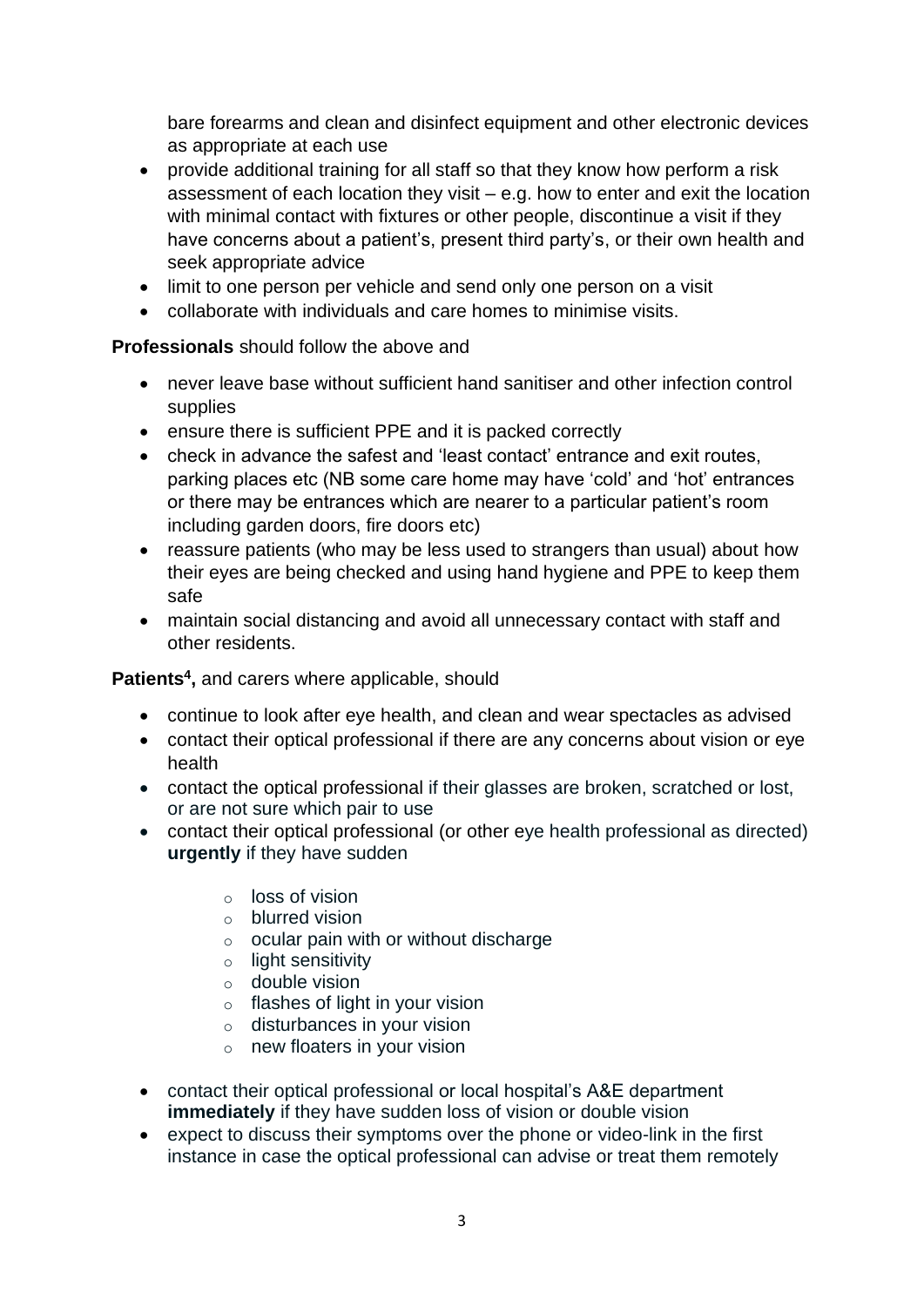- be confident that their optical professional will use rigorous infection controls and appropriate personal protective equipment (PPE) such as masks, gloves and aprons to keep them as safe as possible
- understand that the optical professional will use their professional judgement to meet the patient's eye care needs but might not carry out all tests they would normally use in order to keep the patient as safe as possible.

**Carers** can expect all eye care providers and professionals

- to comply with the principles above to meet the vision and eye care needs of the vulnerable person whilst keeping them and the patient as safe as possible
- never to call without a pre-scheduled appointment and always to carry professional identity
- to use rigorous infection control to keep the patient and carers as safe as possible
- to use appropriate personal protective equipment (PPE), such as masks, gloves and aprons, to keep the patient and themselves as safe as possible
- to leave accurate records of the care the patient needed
- to post new or repaired spectacles and advise on fitting remotely wherever possible.

**Care Homes** can expect all eye care providers and professionals to comply with the above principles and

- to continue to support residents in respect of their eye health and vision in safe and appropriate ways throughout the next phases of the pandemic
- to respond quickly to a request for advice, support or a visit from or on behalf of a resident about an eye care matter
- if a visit is necessary, to contact the care home in advance about the Covid-19 status of the home and the resident population and to check that it is acceptable for optical professionals, observing strict infection control and using PPE, to visit
- to agree with the care home an optimum time, location, entrance, exit and guide for a visit, and how safely to leave records, prescriptions and any necessary advice for the patient, relatives or care home staff
- to be showing clearly visible professional identity on arrival and to be happy to be photographed rather than using sign in and sign out books
- to expect to have access to hand-washing facilities before and after seeing a patient – the optical professional will bring soap, paper towels and hand sanitiser for personal use
- to take any PPE and clinical waste away with them for safe disposal
- not to bring into or leave anything in the home which is not directly related to the patient visit
- to raise with the care home any risks to patient safety they observe and will expect the care to reciprocate.